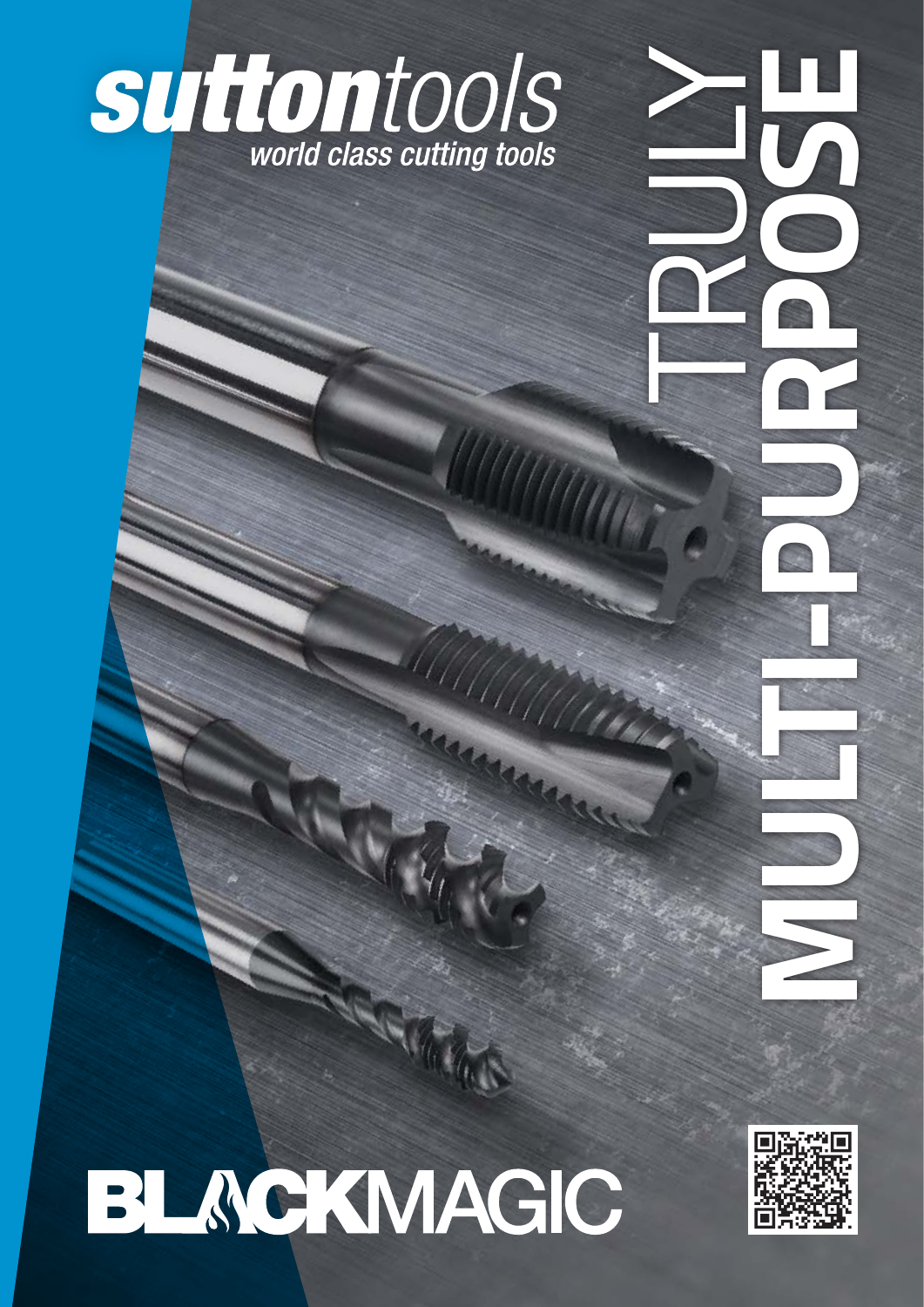## **DIN Taps** *Metric & Metric Fine, Spiral Flute, Gun, Black Magic*

**BLACKMAGIC** 

*- Universal high performance tapping*

**suttontools** 

- *PM-HSSE V3 offers superior tool life*
- *Use in stainless steels and high strength steels up to 850N/mm2*
- Through holes up to 3 x d<sub>1</sub>

*Size Ref. d1 Pitch l*

*- Suitable for synchronous tapping in machine operations*



|                          |                                        |                                           |            | <b>DIN</b>                                           |                  |              | <b>DIN</b>     | WWW          |                   |                                    |                        |                        |
|--------------------------|----------------------------------------|-------------------------------------------|------------|------------------------------------------------------|------------------|--------------|----------------|--------------|-------------------|------------------------------------|------------------------|------------------------|
|                          |                                        | <b>DIN</b><br>371                         |            | 376                                                  |                  |              | 374            |              | Z                 | <b>HSC</b><br><b>Product Group</b> | D0410                  | D0410                  |
|                          |                                        |                                           |            |                                                      | М                |              |                | <b>MF</b>    |                   | <b>Material</b>                    | <b>PM-HSSEV3</b>       | <b>PM-HSSEV3</b>       |
|                          |                                        |                                           |            |                                                      |                  |              |                |              |                   | <b>Surface Finish</b>              | <b>HARDLUBE</b>        | <b>HARDLUBE</b>        |
|                          |                                        |                                           |            |                                                      |                  |              |                |              |                   | <b>Sutton Designation</b>          | UNI                    | UNI                    |
|                          |                                        |                                           |            |                                                      |                  |              |                |              |                   | <b>Geometry</b>                    | <b>R50</b>             | <b>Special Relief</b>  |
|                          |                                        |                                           |            |                                                      |                  |              |                |              |                   | <b>Chamfer</b>                     | Form C / 2.5 x P       | Form B / 4.5 x P       |
|                          |                                        |                                           |            |                                                      |                  |              |                |              |                   | <b>Limit &amp; Nut Tolerance</b>   | 6HX                    | 6HX                    |
|                          |                                        |                                           |            |                                                      |                  |              |                |              |                   |                                    |                        |                        |
| ize Ref.                 | d,                                     | <b>Pitch</b>                              | I,         | I,                                                   | $\mathbf{d}_{2}$ | sq           | I,             | $\mathbf{Z}$ | drill $\emptyset$ |                                    | Item #                 | Item #                 |
|                          |                                        | <b>DIN 371 REINFORCED SHANK</b>           |            |                                                      |                  |              |                |              |                   |                                    | <b>T684</b>            | <b>T687</b>            |
| 0200                     | <b>M2</b> $\times$ 0.4                 |                                           | 45<br>45   | $\overline{\phantom{a}}$                             | 2.8              | 2.1          | 5<br>5         | 3            | 1.6               |                                    | $\bullet$<br>$\bullet$ | $\bullet$<br>$\bullet$ |
| 0220<br>0230             | <b>M 2.3</b> $\times$ 0.4              | M 2.2 x 0.45                              | 45         | $\overline{\phantom{a}}$<br>$\overline{\phantom{a}}$ | 2.8<br>2.8       | 2.1<br>2.1   | 5              | 3<br>3       | 1.75<br>1.9       |                                    | $\bullet$              | $\bullet$              |
| 0250                     |                                        | <b>M 2.5</b> $\times$ 0.45                | 50         | $\overline{\phantom{a}}$                             | 2.8              | 2.1          | 5              | 3            | 2.05              |                                    | $\bullet$              | $\bullet$              |
| 0260                     |                                        | M 2.6 x 0.45                              | 50         | $\overline{\phantom{a}}$                             | 2.8              | 2.1          | 5              | 3            | 2.15              |                                    |                        | $\bullet$              |
| 0300                     | $M3 \times 0.5$                        |                                           | 56         | 18                                                   | 3.5              | 2.7          | 6              | 3            | 2.5               |                                    | T684 0300              | T6870300               |
| 0350                     | <b>M 3.5</b> $\times$ 0.6              |                                           | 56         | 20                                                   | 4.0              | 3.0          | 6              | 3            | 2.9               |                                    | $\bullet$              | $\bullet$              |
| 0400                     | M 4                                    | x 0.7                                     | 63         | 21                                                   | 4.5              | 3.4          | 6              | 3            | 3.3               |                                    | T684 0400              | T6870400               |
| 0500                     | M 5                                    | x 0.8                                     | 70         | 25                                                   | 6.0              | 4.9          | 8              | 3            | 4.2               |                                    | T684 0500              | T6870500               |
| 0600                     | M 6                                    | x 1                                       | 80         | 30                                                   | 6.0              | 4.9          | 8              | 3            | 5.0               |                                    | T684 0600              | T6870600               |
| 0800                     | M 8                                    | x 1.25                                    | 90         | 35                                                   | 8.0              | 6.2          | $\overline{9}$ | 3            | 6.8               |                                    | T684 0800              | T6870800               |
| 1000                     | M 10 x 1.5                             |                                           | 100        | 39                                                   | 10.0             | 8.0          | 11             | 3            | 8.5               |                                    | T684 1000              | T687 1000              |
|                          |                                        | <b>DIN 376 REDUCED SHANK</b>              |            |                                                      |                  |              |                |              |                   |                                    | <b>T685</b>            | <b>T688</b>            |
| 1200                     |                                        | M 12 x 1.75 110                           |            | ä,                                                   | 9.0              | 7.0          | 10             | 3            | 10.2              |                                    | T685 1200              | T688 1200              |
| 1400                     | $M$ 14 $\times$ 2                      |                                           | 110        | $\overline{\phantom{a}}$                             | 11.0             | 9.0          | 12             | 3            | 12.0              |                                    | T685 1400              | T688 1400              |
| 1600                     | M 16 $\times$ 2                        |                                           | 110        | $\overline{\phantom{a}}$                             | 12.0             | 9.0          | 12             | 4            | 14.0              |                                    | T685 1600              | T688 1600              |
| 1800                     | <b>M 18</b> $\times 2.5$<br>M 20 x 2.5 |                                           | 125        | $\overline{\phantom{a}}$                             | 14.0             | 11.0         | 14             | 4            | 15.5              |                                    | T685 1800<br>T685 2000 | T688 1800              |
| 2000<br>2200             | <b>M 22</b> $\times 2.5$               |                                           | 140<br>140 | $\overline{\phantom{a}}$                             | 16.0<br>18.0     | 12.0<br>14.5 | 15<br>17       | 4<br>4       | 17.5<br>19.5      |                                    | $\bullet$              | T688 2000<br>$\bullet$ |
| 2400                     | $M$ 24 $\times$ 3                      |                                           | 160        | $\overline{\phantom{a}}$                             | 18.0             | 14.5         | 17             | 4            | 21.0              |                                    | $\bullet$              | $\bullet$              |
| 2700                     | $M$ 27 $\times$ 3                      |                                           | 160        |                                                      | 20.0             | 16.0         | 19             | 4            | 24.0              |                                    | $\bullet$              | $\bullet$              |
| 3000                     | M 30 x 3.5                             |                                           | 180        | ä,                                                   | 22.0             | 18.0         | 21             | 4            | 26.5              |                                    | $\bullet$              | $\bullet$              |
|                          |                                        | <b>DIN 374 FINE PITCH - REDUCED SHANK</b> |            |                                                      |                  |              |                |              |                   |                                    | <b>T686</b>            | <b>T689</b>            |
| 0302                     |                                        | $MF3 \times 0.35$                         | 56         | ä,                                                   | 2.2              | ÷,           | ٠              | 3            | 2.65              |                                    | $\bullet$              | $\bullet$              |
| 0403                     | MF 4 $\times$ 0.5                      |                                           | 63         | $\overline{\phantom{a}}$                             | 2.8              | 2.1          | 5              | 3            | 3.5               |                                    | $\bullet$              | $\bullet$              |
| 0503                     | MF 5 $\times$ 0.5                      |                                           | 70         | $\overline{\phantom{a}}$                             | 3.5              | 2.7          | 6              | 3            | 4.5               |                                    | $\bullet$              | ٠                      |
| 0604                     |                                        | MF 6 x 0.75                               | 80         | $\overline{\phantom{a}}$                             | 4.5              | 3.4          | 6              | 3            | 5.3               |                                    | T686 0604              | T689 0604              |
| 0803                     | $MF8 \times 0.5$                       |                                           | 80         | $\overline{\phantom{a}}$                             | 6.0              | 4.9          | 8              | 3            | 7.5               |                                    | T686 0803              |                        |
| 0804                     |                                        | $MF8 \times 0.75$                         | 80         | $\overline{\phantom{a}}$                             | 7.0              | 4.9          | 8              | 3            | 7.3               |                                    | $\bullet$              | T689 0804              |
| 0805                     | $MF8 \times 1$                         |                                           | 90         | $\overline{\phantom{a}}$                             | 6.0              | 4.9          | 8              | 3            | 7.0               |                                    | T686 0805              | T689 0805              |
| 1004                     | MF 10 x 0.75<br>MF 10 x 1              |                                           | 90<br>90   | $\overline{\phantom{a}}$                             | 7.0<br>7.0       | 5.5<br>5.5   | 8<br>8         | 3<br>3       | 9.3<br>9.0        |                                    | T686 1004<br>T686 1005 | $\bullet$<br>T689 1005 |
| 1005<br>1006             | <b>MF 10 x 1.25</b>                    |                                           | 100        |                                                      | 7.0              | 5.5          | 8              | 3            | 8.8               |                                    | T686 1006              | T689 1006              |
| 1205                     | <b>MF 12 x 1</b>                       |                                           | 100        | $\overline{\phantom{a}}$                             | 9.0              | 7.0          | 10             | 3            | 11.0              |                                    | T686 1205              | T689 1205              |
| <b>1206 MF 12</b> x 1.25 |                                        |                                           | 100        |                                                      | 9.0              | 7.0          | 10             | 3            | 10.8              |                                    | T686 1206              | T689 1206              |
| 1207 MF 12 x 1.5         |                                        |                                           | 100        | $\overline{\phantom{a}}$                             | 9.0              | 7.0          | 10             | 3            | 10.5              |                                    | T686 1207              | T689 1207              |
| 1405                     | MF 14 $\times$ 1                       |                                           | 100        | $\qquad \qquad -$                                    | 11.0             | 9.0          | 12             | 3            | 13.0              |                                    | T686 1405              | T689 1405              |
| 1406                     | <b>MF 14</b> $\times$ 1.25             |                                           | 100        | $\overline{\phantom{a}}$                             | 11.0             | 9.0          | 12             | 3            | 12.8              |                                    | T686 1406              | T689 1406              |
| 1407                     | <b>MF 14</b> $\times$ 1.5              |                                           | 100        | $\overline{\phantom{a}}$                             | 11.0             | 9.0          | 12             | 3            | 12.5              |                                    | T686 1407              | T689 1407              |
| 1605                     | MF 16 $\times$ 1                       |                                           | 100        | $\overline{\phantom{a}}$                             | 12.0             | 9.0          | 12             | 3            | 15.0              |                                    | T686 1605              | T689 1605              |
| 1607                     | <b>MF 16</b> $\times$ 1.5              |                                           | 100        | $\overline{\phantom{a}}$                             | 12.0             | 9.0          | 12             | 3            | 14.5              |                                    | T686 1607              | T689 1607              |
| 1805                     | MF 18 $\times$ 1                       |                                           | 110        | $\overline{\phantom{a}}$                             | 14.0             | 11.0         | 14             | 4            | 17.0              |                                    | T686 1805              | T689 1805              |
| 1807                     | <b>MF 18</b> $\times$ 1.5              |                                           | 110        | $\overline{\phantom{a}}$                             | 14.0             | 11.0         | 14             | 4            | 16.5              |                                    | T686 1807              | T689 1807              |
| 1808<br>2005             | MF 18 $\times$ 2                       |                                           | 125<br>125 | $\overline{\phantom{a}}$                             | 14.0<br>16.0     | 11.0<br>12.0 | 14<br>15       | 4<br>4       | 16.0<br>19.0      |                                    | $\bullet$<br>T686 2005 | $\bullet$<br>T689 2005 |
| 2007                     | MF 20 $\times$ 1<br>MF 20 x 1.5        |                                           | 125        | $\overline{\phantom{a}}$<br>$\overline{\phantom{a}}$ | 16.0             | 12.0         | 15             | 4            | 18.5              |                                    | T686 2007              | T689 2007              |
|                          |                                        |                                           |            |                                                      |                  |              |                |              |                   |                                    |                        |                        |

**P** Steel **M** Stainless Steel **K** Cast Iron **N** Non-Ferrous Metals **S** Titanium & Super Alloys **H** Hard Materials *T687/T688/T689* ••••*T684/T685/T686* **VDI 3323 ISO** 1 2 3 4 5 6<br> **• • •** • • • •<br>• • • • • • • • **P**  $\bullet$  IC **1 2 3 4 5 6 7 8 9 10 11 12 13 14.1 14.2 14.3**  $\left| \bullet \right|$  • *10 11* • *12* • *13* • *14.1* • *14.214.3* ••••••• **M** •••••••••••••• • *15* • *16* • *17* • *18* • *19* • *20* • *21* • *22* • *23* • *24* • *25* • *26* • *27* **K N** *<sup>28</sup> <sup>29</sup> <sup>30</sup> <sup>31</sup>* **S** *32 33 34 35 36 37.137.237.337.437.5* **O** Optimal **O** Effective *38.1 38.239.1 39.2 40 41* **H**



*2008 MF 20 x 2 140 - 16.0 12.0 15 4 18.0* • •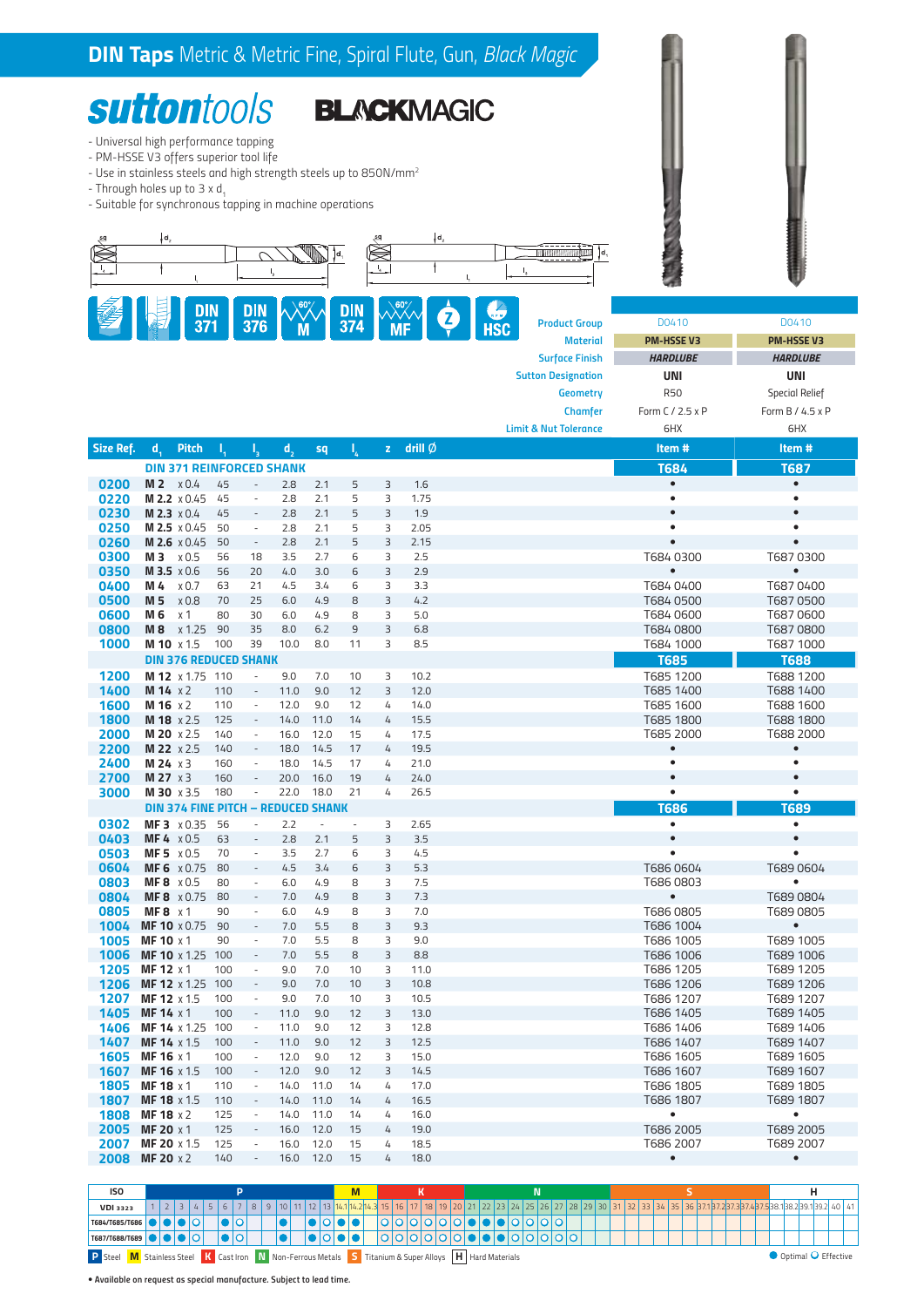# *DIN Taps UNC, UNF & G (BSPF), Spiral Flute, Gun, Black Magic*

**BLACKMAGIC** 

*- Universal high performance tapping*

**suttontools** 

- *PM-HSSE V3 offers superior tool life*
- *Use in stainless steels and high strength steels up to 850N/mm2*
- Blind or through holes up to 3 x d<sub>1</sub>
- *Suitable for synchronous tapping in machine operations*



|            |                   | <b>DIN</b>       |            |                                        |                                                                                  |                 |              |                |                   |                                  |                  |                       |
|------------|-------------------|------------------|------------|----------------------------------------|----------------------------------------------------------------------------------|-----------------|--------------|----------------|-------------------|----------------------------------|------------------|-----------------------|
|            |                   |                  | $2184 - 1$ | <b>UNC</b>                             | $\overset{\wedge\!\!\!\wedge\!\!\!\wedge\!\!\!\wedge\!\!\!\wedge}{\mathsf{UNF}}$ |                 | $\mathbf{Z}$ |                | <b>HSC</b>        | <b>Product Group</b>             | D0410            | D0410                 |
|            |                   |                  |            |                                        |                                                                                  |                 |              |                |                   | <b>Material</b>                  | <b>PM-HSSEV3</b> | <b>PM-HSSEV3</b>      |
|            |                   |                  |            |                                        |                                                                                  |                 |              |                |                   | <b>Surface Finish</b>            | <b>HARDLUBE</b>  | <b>HARDLUBE</b>       |
|            |                   |                  |            |                                        |                                                                                  |                 |              |                |                   | <b>Sutton Designation</b>        | UNI              | UNI                   |
|            |                   |                  |            |                                        |                                                                                  |                 |              |                |                   | <b>Geometry</b>                  | <b>R50</b>       | <b>Special Relief</b> |
|            |                   |                  |            |                                        |                                                                                  |                 |              |                |                   | <b>Chamfer</b>                   | Form C / 2.5 x P | Form B / 4.5 x P      |
|            |                   |                  |            |                                        |                                                                                  |                 |              |                |                   | <b>Limit &amp; Nut Tolerance</b> | 2BX              | 2BX                   |
| Size Ref.  | d,                | <b>Pitch</b>     | I.         | $\mathbf{l}_{\mathbf{s}}$              | d <sub>2</sub>                                                                   | sq              | I,           | $\mathbf{z}$   | drill $\emptyset$ |                                  | Item#            | Item#                 |
|            |                   |                  |            | <b>DIN 2184-1 UNC REINFORCED SHANK</b> |                                                                                  |                 |              |                |                   |                                  | <b>T691</b>      | <b>T693</b>           |
| 0218       | #2                | 56               | 45         | 12                                     | 2.8                                                                              | 2.1             | 5            | 3              | 1.85              |                                  | T6910218         | T6930218              |
| 0284       | #4                | 40               | 56         | 18                                     | 3.5                                                                              | 2.7             | 6            | 3              | 2.35              |                                  | T6910284         | T6930284              |
| 0351       | #6                | 32               | 56         | 20                                     | 4                                                                                | 3               | 6            | 3              | 2.85              |                                  | T6910351         | T693 0351             |
| 0417       | #8                | 32               | 63         | 21                                     | 4.5                                                                              | 3.4             | 6            | 3              | 3.50              |                                  | T6910417         | T693 0417             |
| 0483       | #10               | 24               | 70         | 25                                     | 6                                                                                | 4.9             | 8            | 3              | 3.90              |                                  | T6910483         | T693 0483             |
| 0635       | 1/4               | 20               | 80         | 30                                     | $\overline{7}$                                                                   | 5.5             | 8            | 3              | 5.10              |                                  | T6910635         | T693 0635             |
|            |                   |                  |            |                                        |                                                                                  |                 |              |                |                   |                                  |                  |                       |
|            |                   |                  |            | <b>DIN 2184-1 UNC REDUCED SHANK</b>    |                                                                                  |                 |              |                |                   |                                  |                  |                       |
| 0794       | 5/16              | 18               | 90         | 35                                     | 6                                                                                | 4.9             | 8            | 3              | 6.60              |                                  | T6910794         | T693 0794             |
| 0953       | 3/8               | 16               | 100        | 39                                     | 7                                                                                | 5.5             | 8            | 3              | 8.00              |                                  | T6910953         | T693 0953             |
| 1270       | 1/2               | 13               | 110        | $\overline{\phantom{a}}$               | 9                                                                                | $\overline{7}$  | 10           | 4              | 10.80             |                                  | T691 1270        | T693 1270             |
| 1588       | 5/8               | 11               | 110        | $\overline{\phantom{a}}$               | 12                                                                               | 9               | 12           | 4              | 13.50             |                                  | T691 1588        | T693 1588             |
|            |                   |                  |            |                                        |                                                                                  |                 |              |                |                   |                                  |                  |                       |
|            |                   |                  |            | <b>DIN 2184-1 UNF REINFORCED SHANK</b> |                                                                                  |                 |              |                |                   |                                  | <b>T692</b>      | <b>T694</b>           |
| 0284       | #4                | 48               | 56         | 18                                     | 3.5                                                                              | 2.7             | 6            | 3              | 2.40              |                                  | T692 0284        | T694 0284             |
| 0318       | #5                | 44               | 56         | 18                                     | 3.5                                                                              | 2.7             | 6            | 3              | 2.65              |                                  |                  | T694 0318             |
| 0351       | #6                | 40               | 56         | 20                                     | 4                                                                                | 3               | 6            | 3              | 2.95              |                                  | T692 0351        | T694 0351             |
| 0417       | #8                | 36               | 63         | 21                                     | 4.5                                                                              | 3.4             | 6            | 3              | 3.50              |                                  | T692 0417        | T694 0417             |
| 0483       | #10               | 32               | 70         | 25                                     | 6                                                                                | 4.9             | 8            | $\overline{3}$ | 4.10              |                                  | T692 0483        | T694 0483             |
| 0635       | 1/4               | 28               | 80         | 30                                     | 7                                                                                | 5.5             | 8            | 3              | 5.50              |                                  | T692 0635        | T694 0635             |
|            |                   |                  |            |                                        |                                                                                  |                 |              |                |                   |                                  |                  |                       |
|            |                   |                  |            | <b>DIN 2184-1 UNF REDUCED SHANK</b>    |                                                                                  |                 |              |                |                   |                                  |                  |                       |
| 0794       | $5/16$            | 24               | 90         | 35                                     | 6                                                                                | 4.9             | 8            | 3              | 6.90              |                                  | T692 0794        | T694 0794             |
| 0953       | 3/8               | 24               | 90         | 39                                     | $\overline{7}$                                                                   | 5.5             | 8            | 3              | 8.50              |                                  | T692 0953        | T694 0953             |
| 1270       | 1/2               | 20               | 100        | $\overline{\phantom{a}}$               | $\mathsf{9}$                                                                     | $7\overline{ }$ | 10           | 4              | 11.50             |                                  | T692 1270        | T694 1270             |
| 1588       | 5/8               | 18               | 100        | $\Box$                                 | 12                                                                               | 9               | 12           | 4              | 14.50             |                                  | T692 1588        | T694 1588             |
|            |                   |                  |            |                                        |                                                                                  |                 |              |                |                   |                                  |                  |                       |
|            |                   | <b>DIN 5156*</b> |            |                                        |                                                                                  |                 |              |                |                   |                                  | <b>T699</b>      | <b>T700</b>           |
| 0973       | G 1/8 28          |                  | 90         | $\overline{\phantom{a}}$               | 7.0                                                                              | 5.5             | 8            | $\overline{4}$ | 8.8               |                                  | T699 0973        | T700 0973             |
|            | <b>1316</b> G 1/4 | 19               | 100        |                                        | 11.0                                                                             | 9.0             | 12           | 4              | 11.8              |                                  | T699 1316        | T700 1316             |
| 1666 G 3/8 |                   | 19               | 100        |                                        | 12.0                                                                             | 9.0             | 12           | 5              | 15.3              |                                  | T699 1666        | T700 1666             |
| 2096       | G <sub>1/2</sub>  | 14               | 125        | $\overline{\phantom{a}}$               | 16.0                                                                             | 12.0            | 15           | 5              | 19.0              |                                  | T699 2096        | T700 2096             |
| 2291       | G <sub>5/8</sub>  | 14               | 125        | $\overline{\phantom{a}}$               | 18.0                                                                             | 14.5            | 17           | 5              | 21.0              |                                  | T699 2291        | T700 2291             |
| 2644       | G <sub>3/4</sub>  | 14               | 140        | $\overline{\phantom{a}}$               | 20.0                                                                             | 16.0            | 19           | 5              | 24.5              |                                  | T699 2644        | T700 2644             |
| 3020       | G <sub>7/8</sub>  | 14               | 150        | $\overline{\phantom{a}}$               | 22.0                                                                             | 18.0            | 21           | 5              | 28.5              |                                  | T699 3020        | T700 3020             |
| 3325       | G <sub>1</sub>    | 11               | 160        |                                        | 25.0                                                                             | 20.0            | 23           | 5              | 31.0              |                                  | T699 3325        | T700 3325             |
|            |                   |                  |            |                                        |                                                                                  |                 |              |                |                   |                                  |                  |                       |